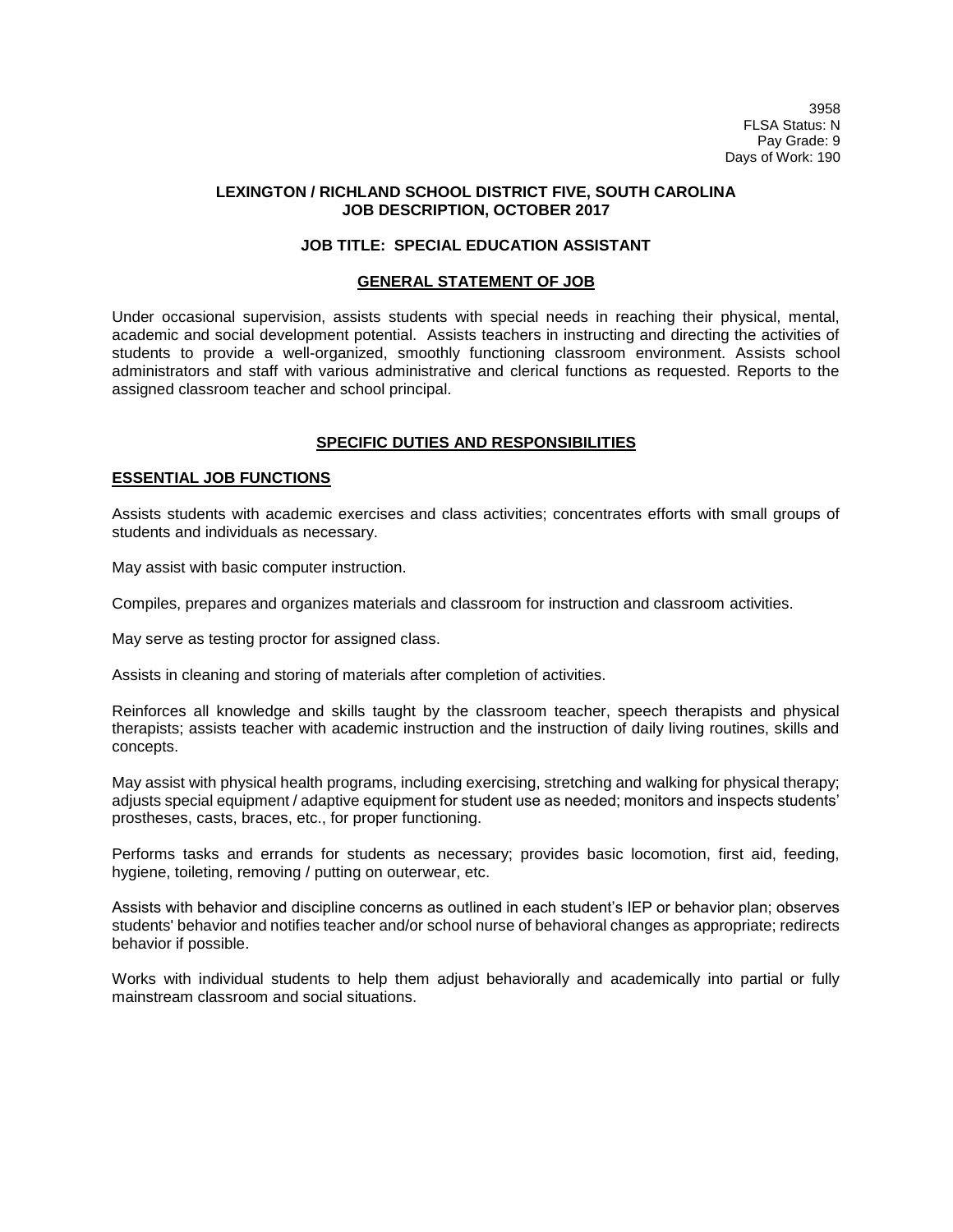Assists teacher by performing such duties as recording daily attendance, grading assignments, recording daily assignments for students, recording and/or analyzing test scores/grades, substituting as needed, setting up special projects, escorting students to other areas of the school, packing / unpacking student communication folders, running errands, ordering supplies, etc.

Collects and receipts monies for monthly activity fees, school fees, school pictures, field trips, meal fees, etc.

Supervises and assists students when unloading and loading buses, in the halls, on field trips, during testing, during lunch and on school grounds.

May prepare daily snacks for and/or serve meals to students.

Coordinates and/or participates in special programs or projects as assigned.

Attends staff meetings as required; participates in in-service training programs.

Receives and responds to inquiries and requests for assistance in areas of responsibility.

Keeps abreast of developments in special education and grade-appropriate curriculum and instruction.

Operates wheelchairs and a variety of office and specialized equipment, which may include a computer, printer, copier, calculator, telephone, audio-visual equipment, laminating machine, binding machine, waxing machine, die cutter, etc.; uses clerical, copier, computer supplies, arts and crafts supplies, instructional supplies and materials.

Interacts and communicates with various groups and individuals such as the classroom teacher, other teachers, principals, physical / occupational / speech therapists, counselors, other school staff, District staff, students, parents, volunteers and the general public.

Attends training, conferences, workshops, etc., as appropriate to enhance job knowledge and skills.

# **ADDITIONAL JOB FUNCTIONS**

Maintains a clean and orderly classroom.

Performs routine clerical tasks as required, including but not limited to preparing reports and records, copying and filing documents, entering and retrieving computer data, preparing notices and mail, etc.

Performs related duties as required.

# **MINIMUM TRAINING AND EXPERIENCE**

Requires Associate's degree or an equivalent to the satisfactory completion of two years of college education, supplemented by some experience working with special needs students in an educational setting, or an equivalent combination of education, training and experience that provides the required knowledge, skills and abilities. Must possess a valid state driver's license.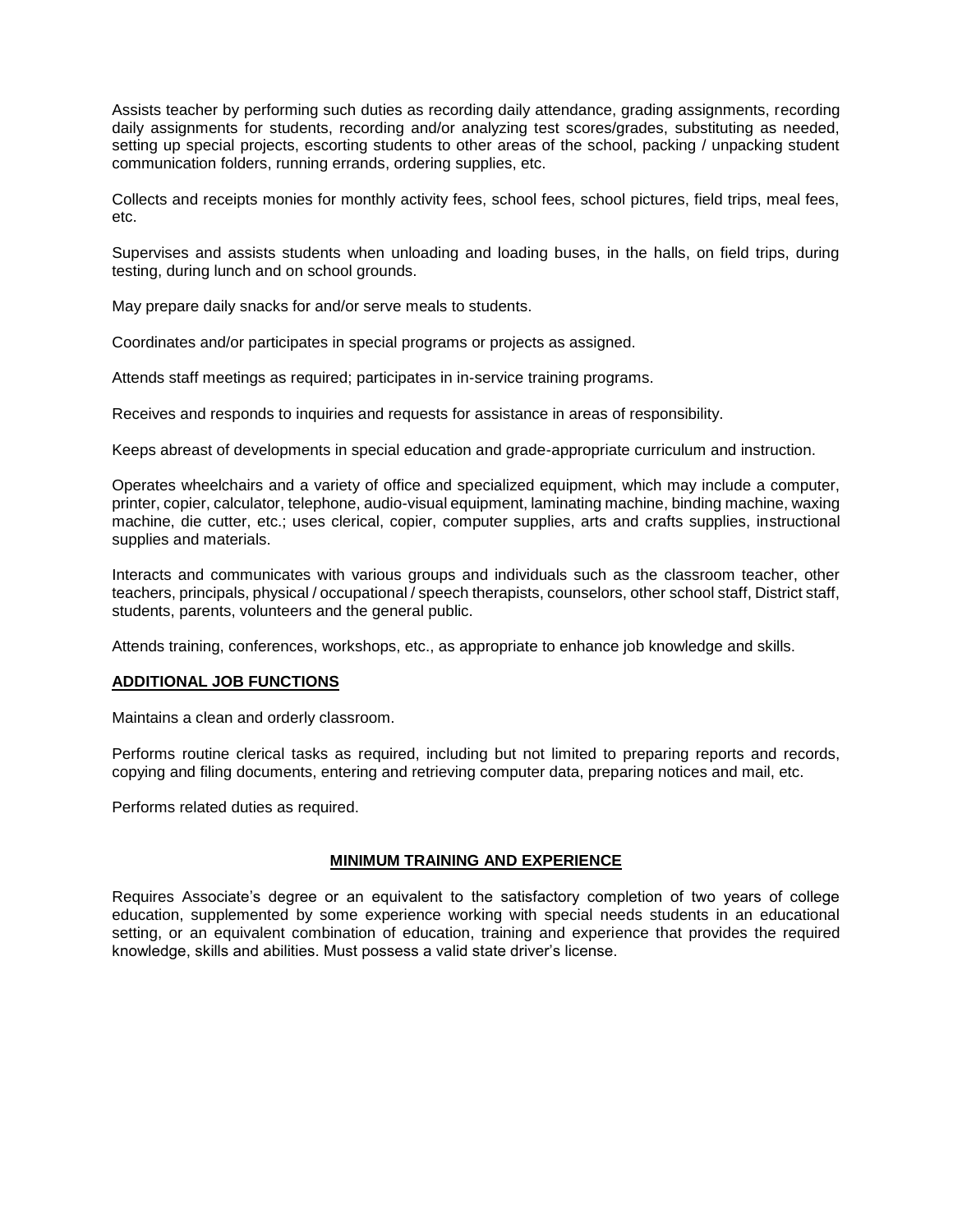## **MINIMUM QUALIFICATIONS OR STANDARDS REQUIRED TO PERFORM ESSENTIAL JOB FUNCTIONS**

**Physical Requirements:** Requires light work that involves walking or standing most of the time; and involves exerting up to 20 pounds of force on a recurring basis; at times this may be more. May be required to be able to lift, carry and/or restrain students for short periods of time. Employee may be required to quickly retrieve a special needs student that may run from class area.

**Data Conception**: Requires the ability to compare and/or judge the readily observable, functional, structural or compositional characteristics (whether similar to or divergent from obvious standards) of data, people or things.

**Interpersonal Communication**: Requires the ability of speaking and/or signaling people to convey or exchange information. Includes receiving assignments and/or directions from supervisors and giving instruction and/or assignments to students.

**Language Ability**: Requires the ability to read a variety of policy and procedure manuals, curriculum materials, texts, computer manuals, etc. Requires the ability to enter data into computer and prepare reports, records, teaching materials, correspondence, etc., with proper format, punctuation, spelling and grammar, using all parts of speech. Must be able to speak with poise, voice control and confidence and to articulate information to others.

**Intelligence**: Requires the ability to apply principles of rational systems to solve practical problems and deal with a variety of concrete variables in situations where only limited standardization exists; to interpret a variety of instructions furnished in oral, written, diagrammatic or schedule form. Requires the ability to use influence systems in classroom teaching. Requires the ability to make routine independent judgments in the absence of supervisor; to acquire knowledge of topics related to primary occupation. Must have the ability to comprehend and interpret received information and the ability to comprehend and implement basic office machinery functions.

**Verbal Aptitude**: Requires the ability to record and deliver information, to explain procedures, to follow and give oral and written instructions; to counsel and teach students. Must be able to communicate effectively and efficiently with persons of varying ages and educational/cultural backgrounds.

**Numerical Aptitude**: Requires the ability to add and subtract totals, to multiply and divide, to determine percentages and decimals, to determine time. Must be able to use practical applications of fractions, percentages, ratio and proportion.

**Form/Spatial Aptitude**: Requires the ability to inspect items for proper length, width and shape, and visually read various information.

**Motor Coordination**: Requires the ability to coordinate hands and eyes rapidly and accurately in using automated office equipment and communications machinery.

**Manual Dexterity**: Requires the ability to handle a variety of items including computer keyboards, office equipment, control knobs, switches, etc. Must have minimal levels of eye/hand/foot coordination.

**Color Discrimination**: Requires the ability to differentiate between colors and shades of color.

**Interpersonal Temperament**: Requires the ability to deal with people beyond giving and receiving instructions. Must be adaptable to performing under minimal levels of stress when confronted with an emergency or tight deadline. The worker may be subject to danger or risk to a slight degree, or to tension as a regular, consistent part of the job.

**Physical Communication**: Requires the ability to talk and hear: (talking: expressing or exchanging ideas by means of spoken words; hearing: perceiving nature of sounds by ear). Must be able to hear and understand communications through a telephone.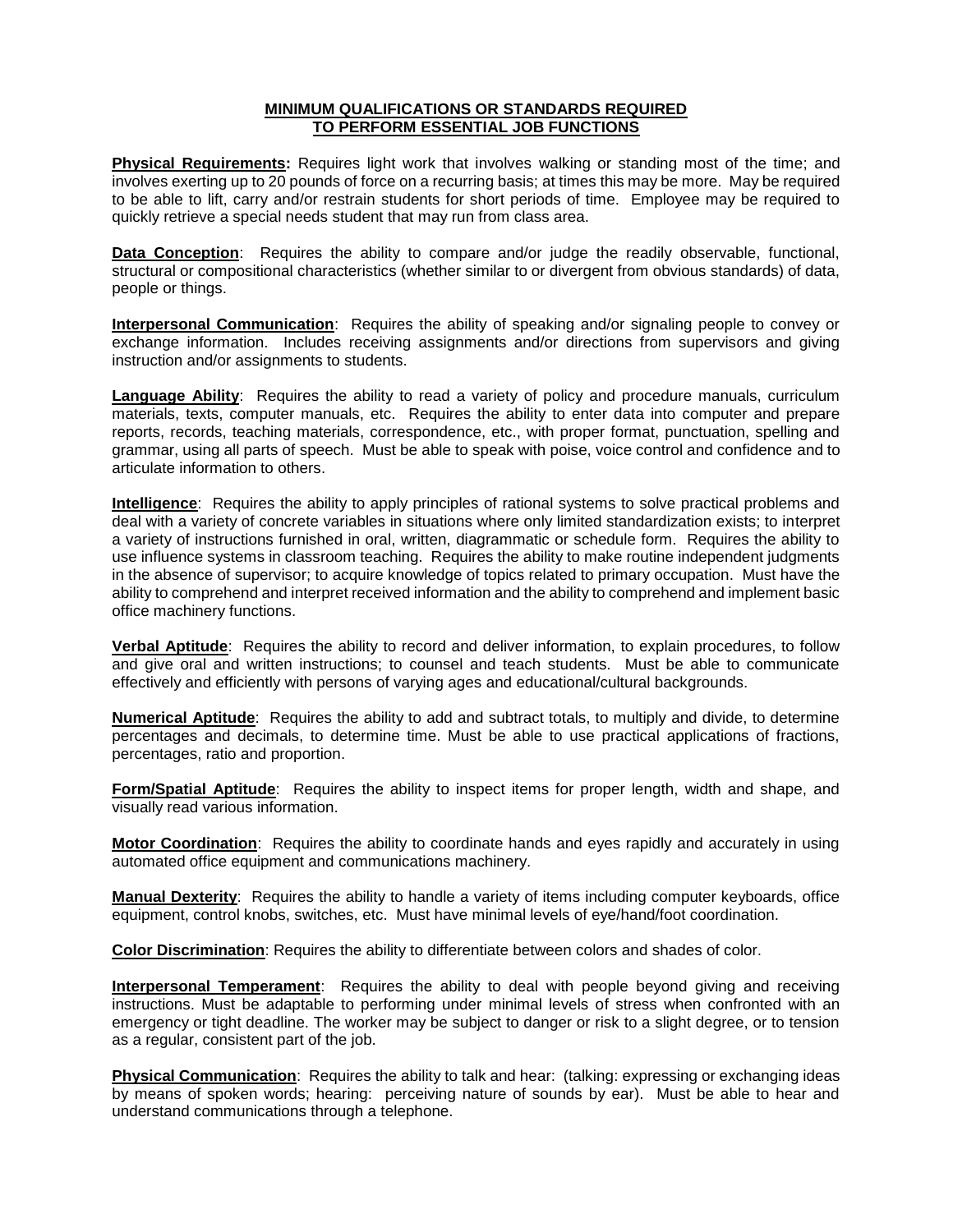# **PERFORMANCE INDICATORS**

**Knowledge of Job**: Is knowledgeable in the methods, policies and procedures of the Lexington Richland School District Five pertaining to specific duties of the Special Education Teacher Assistant. Is knowledgeable in the laws, ordinances, standards and regulations pertaining to the specific duties and responsibilities of the position. Has the ability to comprehend, interpret and apply regulations, procedures and related information. Has knowledge of the various handicaps encountered in the school setting; has knowledge of teaching and instruction techniques for students with special needs. Has knowledge of the characteristics of the age group assigned. Is able to establish and maintain positive relationships and work effectively and patiently with adults and students. Is able to supervise, guide and support handicapped students; is able to effectively lead and teach by example. Is able to reinforce and demonstrate skills taught by the teacher. Is able to follow lesson plans provided by the teacher. Is able to motivate students to participate in educational activities and to want to learn. Is able to assist students with patience and kindness. Is able to assist students with daily living skills, including the use of wheelchairs and other special / adaptive equipment. Is able to effectively assist students with adjusting to mainstream classroom and social situations. Is able to perform job tasks professionally in an environment where discrimination and other public issues are constant concerns. Has knowledge of and is able to use modern office practices and equipment, including computers. Has knowledge of proper English usage, vocabulary, punctuation and spelling; has the mathematical ability to handle required calculations. Is able to type accurately at a rate sufficient for the successful performance of assigned duties. Is skilled in applying a responsible attention to detail as necessary in preparing records, reports and correspondence. Is able to read and interpret various materials pertaining to the responsibilities of the job. Is able to take the initiative to complete the duties of the position without the need of direct supervision. Is able to use independent judgment in performing routine tasks. Has the ability to plan, organize and prioritize daily assignments and work activities. Is able to offer assistance to fellow employees as necessary. Knows how to maintain effective relationships with co-workers, personnel of other departments, parents, students and members of the public through contact and cooperation. Has knowledge of the occupational hazards and safety precautions of the position. Knows how to react calmly and quickly in emergency situations. Has the ability to learn and utilize new skills and information to improve job performance and efficiency.

**Quality of Work**: Maintains high standards of accuracy in exercising duties and responsibilities. Exercises immediate remedial action to correct any quality deficiencies that occur in areas of responsibility. Maintains high quality communication and interaction with internal and external entities with whom the position interacts.

**Quantity of Work**: Performs described Essential Functions and related assignments efficiently and effectively in order to produce quantity of work which consistently meets established standards and expectations.

**Dependability**: Assumes responsibility for completing assigned work. Completes assigned work within deadlines in accordance with directives, policy, standards and prescribed procedures. Maintains accountability for assigned responsibilities in the technical, human and conceptual areas.

Attendance: Attends and remains at work regularly and adheres to policies and procedures regarding absenteeism and tardiness. Provides adequate notice to higher management with respect to vacation time and leave requests.

**Initiative and Enthusiasm**: Maintains an enthusiastic, self-reliant and self-starting approach to meet job responsibilities and accountabilities. Strives to anticipate work to be accomplished, and initiates proper and acceptable action for the completion of work with a minimum of supervision and instruction.

**Judgment**: Exercises analytical judgment in areas of responsibility. Identifies issues or situations as they occur and specifies decision objectives. Identifies or assists in identifying alternative solutions to issues or situations. Implements decisions in accordance with prescribed and effective policies and procedures and with a minimum of errors. Seeks expert or experienced advice where appropriate and researches issues, situations and alternatives before exercising judgment.